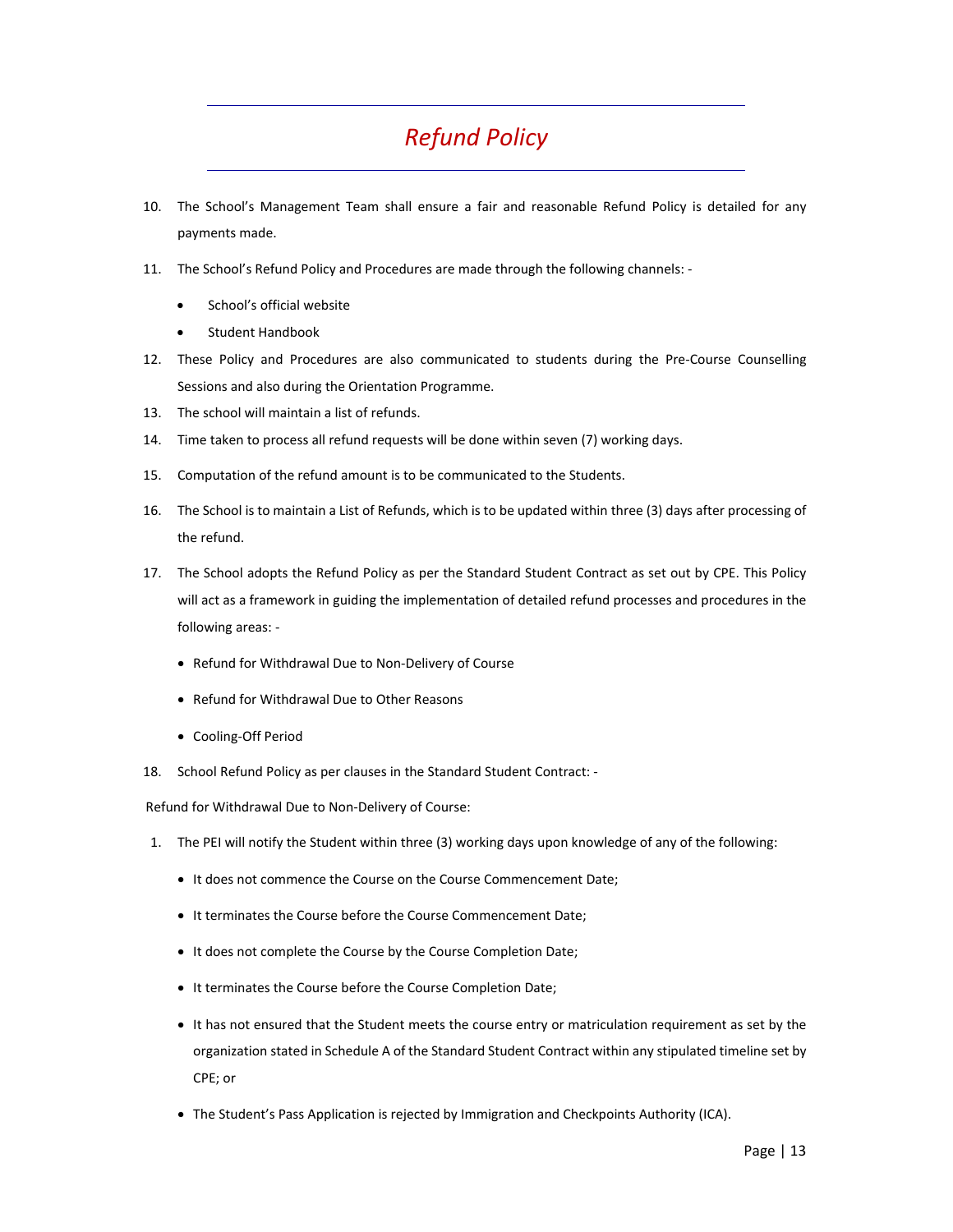2. The Student should be informed in writing of alternative study arrangements (if any), and also be entitled to a refund of the entire Course Fees and Miscellaneous Fees already paid should the Student decide to withdraw within (7) working days of the above notice.

Refund for Withdrawal Due to Other Reasons:

1. If the Student withdraws from the Course for any reason other than those stated in Clause 2.1 of the Standard Student Contract, the PEI will, within seven (7) working days of receiving the Student's Written Notice of Withdrawal, refund to the Student an amount based on the table in Schedule D of the Standard Student Contract.

Refund During Cooling‐Off Period:

- 1. The PEI will provide the Student with a cooling-off period of seven (7) working days after the date that the Contract has been signed by both parties.
- 2. The Student will be refunded the highest percentage (stated in Schedule D of the Standard Student Contract) of the fees already paid if the Student submits a Written Notice of Withdrawal to the PEI within the cooling-off period, regardless of whether the Student has started the course or not.

Refund Table:

| % of [the amount of<br>fees paid under<br>Schedules B and C | If Student's Written Notice of Withdrawal is received:                     |
|-------------------------------------------------------------|----------------------------------------------------------------------------|
| $[100\%]$                                                   | More than [28] days before the Course Commencement Date                    |
| $[90\%]$                                                    | Before, but not more than [28] days before the Course<br>Commencement Date |
| [50%]                                                       | By close of Business on the Census Date* for the Subject                   |
| [0%]                                                        | After the Census Date* for the Subject                                     |

\*Refer to Student Timetable

- Non-Refundable Fees: -
	- $\rightarrow$  Registration Fees

## Notes

- 1. Conditions where a course may be cancelled:
	- The intake does not meet a minimum enrolment of 80 students.

The teacher is suddenly hospitalized, and a substitute teacher cannot be found.